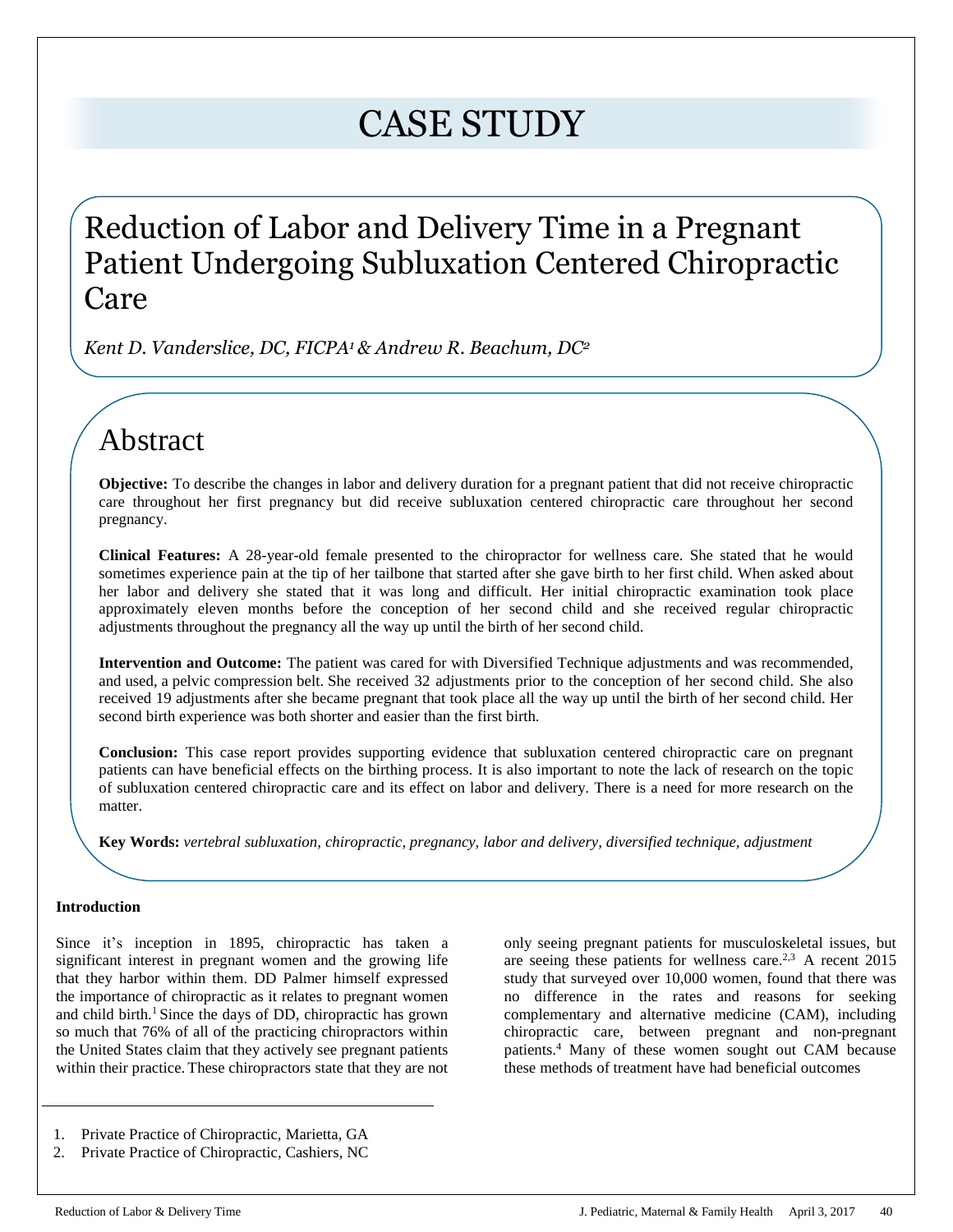pertaining to pregnancy and birth outcomes.5,6 With this information it can be said that the use of chiropractic care extends well beyond the focus of pain reduction.<sup>7</sup>

Pregnant women seeking CAM and chiropractic care during pregnancy may be drawn towards the practices of traditional midwifery as to stay congruent with the desire for less medical intervention during natural bodily processes.<sup>8</sup> It has been shown in the past that midwives and chiropractors have made efforts to cooperate so that the two professions can show the benefits of utilizing each other's techniques for the optimization of the pregnancy and birth processes.<sup>9</sup> Midwives have encouraged the use of chiropractic in order to for their pregnant patients to have a more comfortable pregnancy and allow for an uncomplicated birth process. 10

### **Case Report**

A 28-year-old female presented for an initial chiropractic consultation for possible care. Her desire was to start seeing a chiropractor for wellness care and for tailbone pain. When asked about the tailbone pain she informed the doctor that after her first pregnancy she felt as though there was a shift in her pelvis. After the delivery of her firstborn, the patient experienced pain and discomfort at her tailbone any time she sat on a hard surface. The patient also mentioned that her pregnancy went great but her labor and delivery was very long and difficult and that she would like to receive chiropractic care before becoming pregnant with her next baby. The patient's first birth was home birth under the supervision and care of a certified professional midwife (CPM). There were no medications or interventions utilized during the labor and delivery.

The history and examination revealed that the patient was a competitive gymnast, between the ages of eight and sixteen years of age, and saw a handful of chiropractors throughout that time for wellness care. It was also found that the patient received no chiropractic care throughout her first pregnancy. The patient stated that when she sat down on hard surfaces the pain in her tailbone was a nine out of ten, with ten being the most severe pain possible. The patient had not felt pain in her tailbone before her first pregnancy and attributes her long and difficult labor and delivery as being the cause of the tailbone pain.

The initial consultation with the doctor focused on the pelvis. Using static and dynamic palpation, while the patient was prone and then again while the patient was seated, dyskinesia, edema and tenderness to digital palpation were found throughout the pelvis. After the examination, the chiropractor identified three subluxations present within the patient's pelvis.<sup>11</sup> The examination concluded that the right side of the patient's sacral base had shifted posterior (P-R), that the patient's right ilium shifted posterior and inferior and had moved externally (R PIEX) and that the patient's left ilium had moved anterior and superior while also moving internally (L ASIN).

During subsequent appointments the entire spine was examined in the same manner that the pelvis was examined, and subluxations were identified at T4, where the spinous process moved posterior and to the right (T4 PR), at C6, where the spinous process moved posterior, to the right and the body was fixed in a right lateral flexion (C6 PRI) and at C3, where the spinous process moved posterior, to the left and the body was fixed in a left lateral flexion (C3 PLI).

The patient was informed of the examination findings and consented to begin care. The chiropractor utilized the Diversified Technique to adjust the patient.<sup>12,13</sup> The chiropractor adjusted both ilia and the sacrum while the patient was in a side-lying position. T4 and C6 were adjusted while the patient was lying in the prone position and C3 was adjusted while the patient was lying supine.

At the second visit with the chiropractor it was recommended that the patient acquire and wear a pelvic compression belt for at least ten minutes a day. The pelvic compression belt was to be utilized to help increase lumbopelvic stability.<sup>14</sup> Pelvic compression belts have been found to help with lumbopelvic stability from pregnancy related issues much like the patient was experiencing.<sup>15</sup> The patient was compliant in wearing the pelvic compression belt ten minutes a day until she was physically unable to due to her second pregnancy.

The patient was evaluated and adjusted 32 times over an 11 month period, leading up the conception of her second child. After conception she was adjusted 19 times throughout her pregnancy up until the birth of her second child. According to the patient there was a 50% reduction in her tailbone pain up until the time she became pregnant. Throughout the pregnancy the goal of the chiropractor was to make sure that the pelvis was freely movable in order to allow for a more comfortable and expedited birth process.

The patient chose to have another home birth that was supervised by the same CPM that attended her first home birth. According to the midwife's who attended both births, the patient's labor and delivery times for her first child was 32 hours and 25 minutes combined. The patient's labor and delivery times for her second child was two hours and 45 minutes combined. There were no medications or interventions used in either labor or delivery.

#### **Discussion**

There are a few aspects that need to be discussed as pertaining to this particular case. Topics such as the role of the pelvis as it pertains to labor and delivery, stages of labor and delivery and expected lengths of labor in normal pregnancies are all very important to understand in order to grasp the significance of this particular case.

#### *The pelvis during labor and delivery*

As the baby begins to descend into the pelvic brim the spinopubic angle (angle made by the lowest lumbar and the sacral promontory) will widen to approximately 120 degrees and remain wide as long as the mother maintains proper birthing posture with her knees remaining above her ischial tuberosities and as long as her weight is centered directly above or in front of her ischial tuberosities.<sup>16</sup> The pubic symphysis can separate up to 1.25 centimeters without causing damage.<sup>17</sup> The sacrococcygeal joint will flatten to allow the baby's head to pass through the pelvis and the sacroiliac joints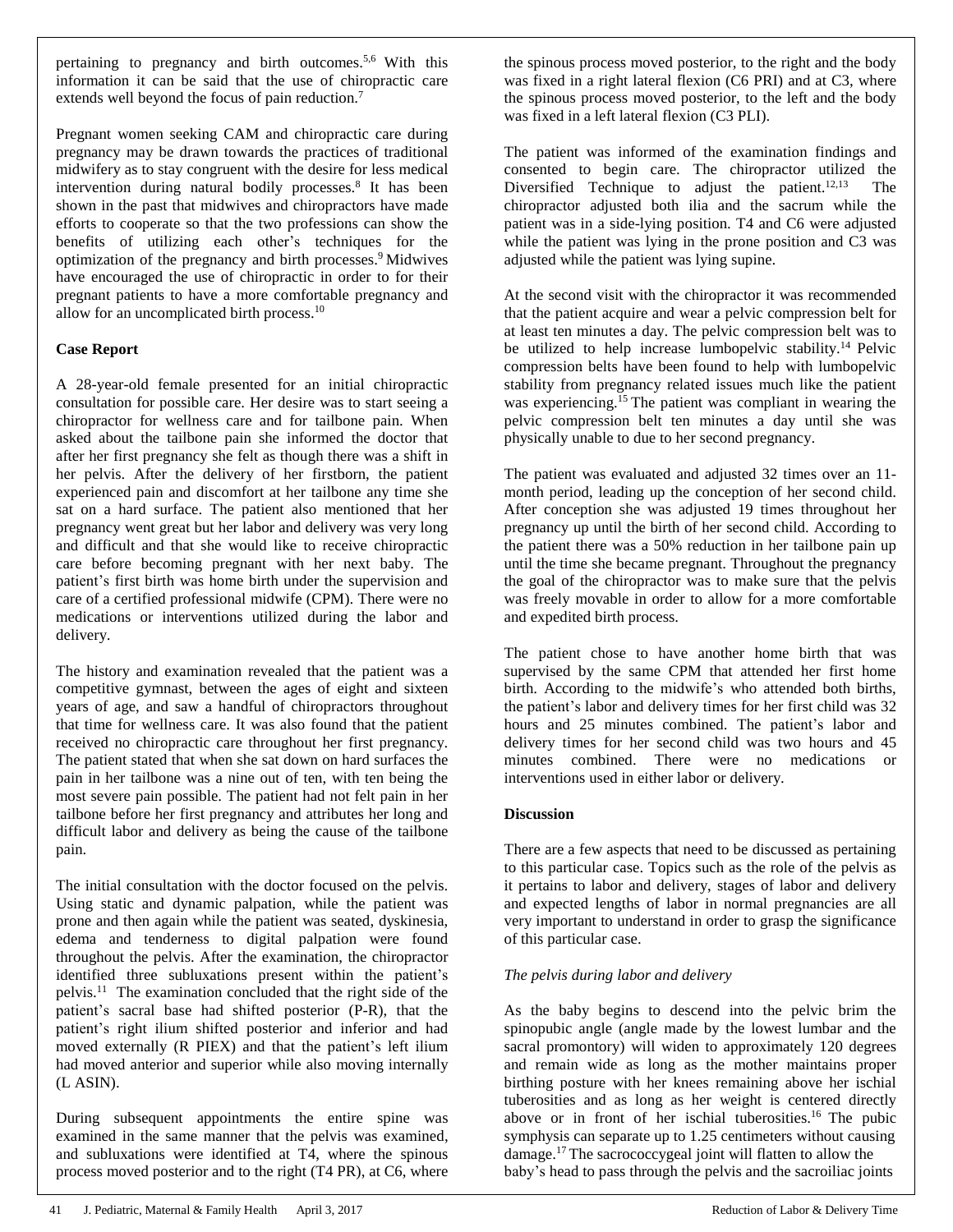can slide in either the transverse, coronal or sagittal plane, as needed, by as much as two to three centimeters to allow for easier passage of the baby during labor to prepare for delivery.<sup>18</sup> As was found in the physical examination this patient presented with dyskinesia in the pelvis, which is to say that there was an abnormal or impaired movement of the pelvis. The patient's dyskinesia in the pelvis could have been a major inhibitor during her first labor and delivery causing the process to be more difficult and slower than it could have been with freely moveable joints in her pelvis.

#### *Stages of labor*

Generally speaking, there are four stages of labor and delivery: latent phase, active phase, second stage and third stage.<sup>19</sup> The latent phase is the longest phase of labor and can last up to 20 to 24 hours.  $20,21$  This phase concludes when the cervix has dilated up to four to five centimeters.<sup>22</sup> During the active phase of labor there will be complete effacement of the cervix and you will have full dilation (commonly ten centimeters) of the cervix. This means that the baby's head engages, which means that the head has passed through the pelvis and is at a presentation ready to complete the labor and delivery process. The second stage of labor is when the mother is now engaged and ready to push. Contractions are intense, prolonged and close together. Second stage is complete when when, "all of the mechanisms of birth are accomplished: descent, flexion, internal rotation, birth of the head, restitution, external rotation, and birth of the shoulders and body of the fetus."<sup>19</sup> The third stage of labor involves the birthing of the placenta and the complete physiological shift that must take place in order for the baby to adapt from life in the womb to life outside of the mother. $^{22}$ 

#### *Lengths of labor in normal pregnancies*

It is difficult to accurately measure the duration of the latent phase of labor due to it's reliance on self-diagnosis from the pregnant patient and most women vary in their ability to recognize the signs that labor has begun.<sup>23</sup> However, it was established earlier that normal duration of the latent phase is anywhere from 20 to 24 hours. Our patient experienced 23 hours of latent phase labor during her first childbirth.

A 1996 research paper describes the outcomes of active phase and second stage labor times in 1473 low-risk pregnancy patients that were being cared for by certified nurse midwives.<sup>24</sup> The average duration of second active phase labor in nullipara patients (women who have never given birth) was 7.7 hours and the average duration of second stage labor in nullipara patients was 53 minutes. Our patient in this case study experienced an active labor that last 8.7 hours, an hour longer than the average, and second stage labor that lasted 33 minutes, 20 minutes less than the average. After being under subluxation centered chiropractic care the patient saw her latent phase labor time decrease from 23 hours to 1.5 hours. The 1996 study showed that the average duration of active phase labor in multipara patients (patients who had previously experienced child birth) was 5.7 hours and the average second stage labor lasted 17 minutes.

During the labor and delivery of her second child, our patient experienced an active phase of labor that last one-hour, 4.7

hours less than the average, and a second stage of labor that lasted ten minutes, seven minutes shorter than the average.

#### **Conclusion**

This case study shows the improvement and reduction of labor and delivery times while the patient is under subluxation centered chiropractic care. This should suggest that chiropractic care should be considered far more beneficial than just symptom-based practitioners. Though the subject matter of chiropractic care and pregnancy often intertwine within research, little research exists highlighting the effects that subluxation centered chiropractic care can have on the duration of labor and delivery times in pregnant patients. Further research is necessary to further explore these outcomes.

#### **References**

- 1. Gibbons R. Forgotten parameters of general practice: the chiropractic obstetrician. Chiropr Hist 1982;2(1):27e33.
- 2. Khorsan R, Hawk C, Lisi AJ, Kizhakkeveettil A. Manipulative therapy for pregnancy and related conditions: a systemic review. Obstet Gynecol Surv. 2009;64(6):416-27.
- 3. Alcantara J, Ohm J, Kunz K, Alcantara JD, Alcantara J. The characterization and response to care of pregnant patients receiving chiropractic care within a practicebased research network. Chiropr J Aust 2012:42(2):60-67.
- 4. Holden SC, Gardiner P, Birdee G, Davis RB, Yeh GY. Complementary and alternative medicine use among women during pregnancy and childbearing years. Birth 2015 Sep;42(3):261-9.
- 5. Mitchell DM. Women's use of complementary and alternative medicine in pregnancy: narratives of transformation. Complement There Clin Pract 2015 May 12.
- 6. Pettigrew J. Utilizing chiropractic for optimal pregnancy and birth outcomes. Midwifery Today Int Midwife. 2014 Summer;(110)56-7.
- 7. Spear D, Alcantara J. Vaginal birth after cesarean (VBAC) in a pregnant woman with placenta prevue, migraines, neck & back pain undergoing subluxation centered chiropractic. J Pediatr Matern & Fam Health-Chiropr: Win 2016(2016:1): 18-21.
- 8. Alcantara J, Ohm Ju, Ohm Je. Chiropractic care of a patient with dystocia & pelvic subluxation. J Pediatr Matern & Fam Health-Chiropr: Win 2009(2009:1) 1-5.
- 9. Andrew C. Chiropractic for midwives. An introduction. Pract Midwife. 2002 Mar: 5(3)10-13.
- 10. Borggren C. Pregnancy and chiropractic: a narrative review of the literature. J Chiropr Med: Jun 2007(6:2): 70-74.
- 11. Kent C. Models of vertebral subluxation: A Review. J Vert Sublux Res: 1996(1:1): 11-17.
- 12. Cooperstein R. On diversified chiropractic technique. J Chiropr Humanit: 1995(5:1): 50-55.
- 13. Cooperstein R, Gleberson B. Technique systems in chiropractic. Edinburgh: Churchill Livingstone; 2004: 143-149.